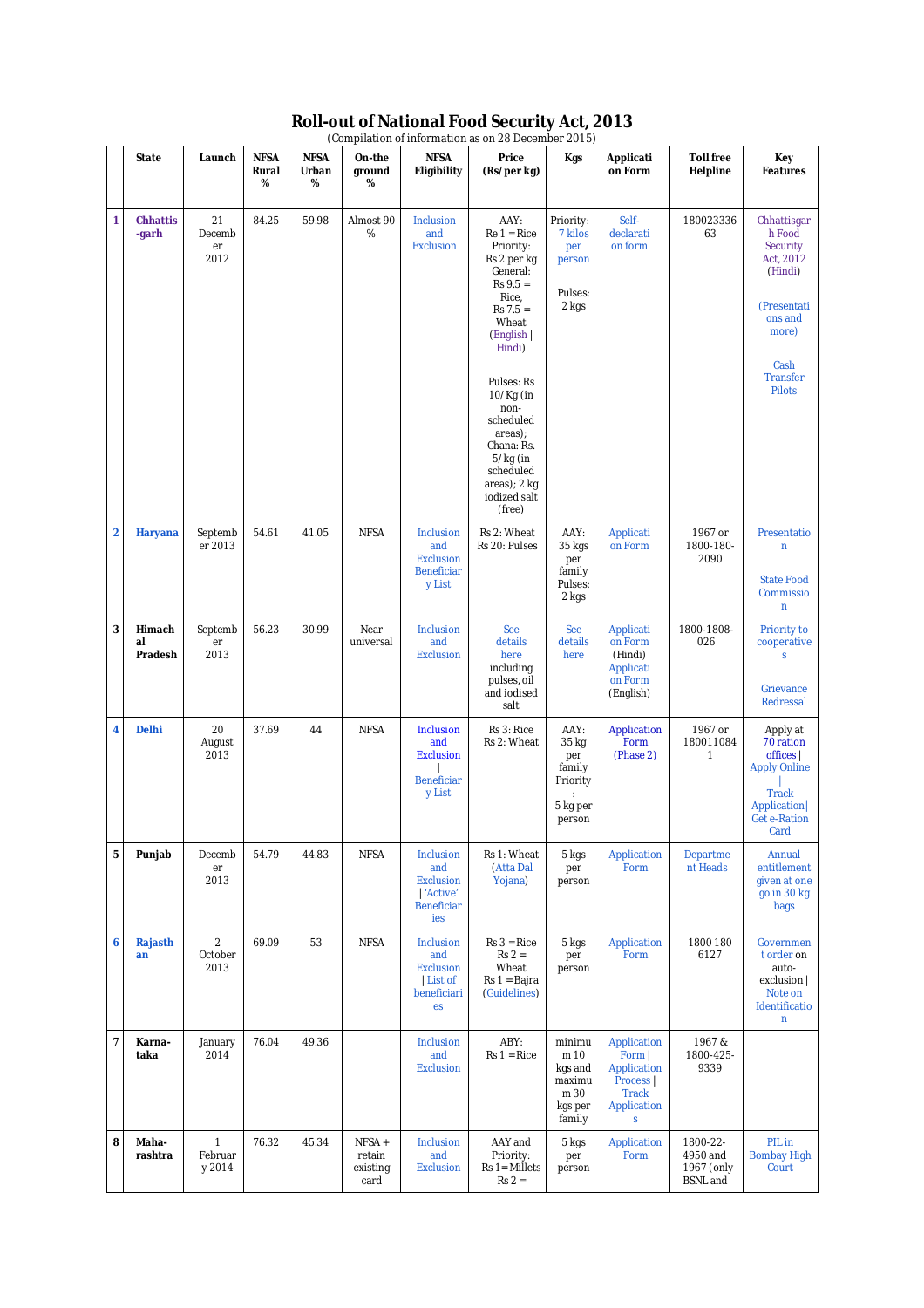|    |                   |                                   |       |       | holders                 |                                                                                    | Wheat<br>$Rs 3 = Rice$<br>non-NFSA:<br>$Rs 9.6 = Rice$<br>$Rs 7.2 =$<br>Wheat                                          |                          |                                                                                | MTNL)                             |                                                    |
|----|-------------------|-----------------------------------|-------|-------|-------------------------|------------------------------------------------------------------------------------|------------------------------------------------------------------------------------------------------------------------|--------------------------|--------------------------------------------------------------------------------|-----------------------------------|----------------------------------------------------|
| 9  | Chandi-<br>garh   | Februar<br>y 2014                 | 38.54 | 47.26 | <b>NFSA</b>             | Inclusion<br>and<br><b>Exclusion</b>                                               | $\overline{a}$                                                                                                         | $\overline{a}$           | Completely<br>converted<br>to cash<br>transfers<br>from 1<br>September<br>2015 | 1800-180-<br>2068                 | Cash<br>Transfers<br>from 1<br>September           |
| 10 | <b>Bihar</b>      | $\mathbf{1}$<br>Februar<br>y 2014 | 84    | 65    | <b>NFSA</b>             | Inclusion<br>and<br><b>Exclusion</b>                                               | $Rs 1 =$<br>Coarse Grain<br>$Rs 2 =$<br>Wheat<br>$Rs 3 = Rice$                                                         | 5 kgs<br>per<br>person   | Application<br>process                                                         | 1800 345<br>6188                  |                                                    |
| 11 | Madhya<br>Pradesh | 1 <sup>s</sup> March<br>2014      | 80.10 | 62.61 | $NFSA +=$<br>50 million | Inclusion<br>Eligibility<br>Criteria  <br><b>Beneficiar</b><br>y List              | $Rs 1 =$<br>Wheat<br>$Rs 1 = Rice,$<br>$Rs 1 =$<br>lodized salt<br>and<br>$Rs 13.5 =$<br>Sugar                         | 35 kgs<br>per<br>family  | $\overline{\phantom{a}}$                                                       | 181                               | Identificatio<br>n based on<br>Samagra<br>database |
| 12 | Odisha            | 2 Oct - 1<br>Nov                  | 82.17 | 55.77 | <b>NFSA</b>             | Inclusion<br>and<br><b>Exclusion</b><br>(English)  <br><b>Beneficiar</b><br>y List | $Rs 3 = Rice$<br>$Rs 1 = Rice$<br>(Poor Left<br>Out - PLO<br>families)                                                 | 5 kgs<br>per<br>person   | Application<br>Form                                                            | 1800-<br>3456-724                 |                                                    |
| 13 | Telan-<br>gana    | Septemb<br>er 2015                | 60.96 | 41.14 | NFSA +<br>expanded      | Inclusion<br>and<br><b>Exclusion</b><br><b>Beneficiar</b><br>y List                | $Re 1 = Ric$ e                                                                                                         | 6 kgs<br>per<br>person   |                                                                                | 1967&<br>1800425003<br>33         |                                                    |
| 14 | Uttara-<br>khand  | 20<br>August<br>2013              | 65.26 | 52.05 | <b>NFSA</b>             |                                                                                    | See here for<br>details                                                                                                | 5 kgs<br>per<br>person   | Application<br>Form                                                            |                                   |                                                    |
| 15 | Jhar-<br>khand    | 25<br>Septemb<br>er 2015          | 86.48 | 60.2  | <b>NFSA</b>             | <b>Exclusion</b><br>Criteria  <br>List of<br><b>Beneficiarie</b><br><sub>S</sub>   | $Rs 1 =$<br>Wheat, Rice<br>$Rs 0.5 =$<br><b>Iodised Salt</b><br>Pulses from<br>next fiscal                             | 5 kgs<br>per<br>person   | Application<br>Form 1<br>Application<br>Form 2                                 |                                   | Pulses to be<br>introduced                         |
| 16 | Tripura           | Septemb<br>er 2015                | 74.75 | 49.54 | <b>NFSA</b>             | <b>Beneficiar</b><br>y List                                                        | <b>Rs</b><br>35<br>cash<br>subsi<br>dy<br>per<br>perso<br>n per<br>mont<br>h in<br>lieu<br>of<br>pulse<br>s and<br>oil | 5 kgs<br>per<br>person   |                                                                                | 1800-345-<br>3665                 |                                                    |
| 17 | Laksh-<br>wadeep  | Septemb<br>er 2015                | 35.30 | 33.56 | <b>NFSA</b>             |                                                                                    |                                                                                                                        | 5 kgs<br>per<br>person   |                                                                                |                                   |                                                    |
| 18 | Pudu-<br>cherry   | Septemb<br>er 2015                | 59.68 | 46.94 | Near<br>Universal       | Inclusion<br>and<br><b>Exclusion</b>                                               | Cash<br>transfer for<br>central                                                                                        | $\overline{a}$<br>State: |                                                                                | Puducherry<br>- 1800 425<br>1082, | State Cash<br>Transfer<br>Experiment               |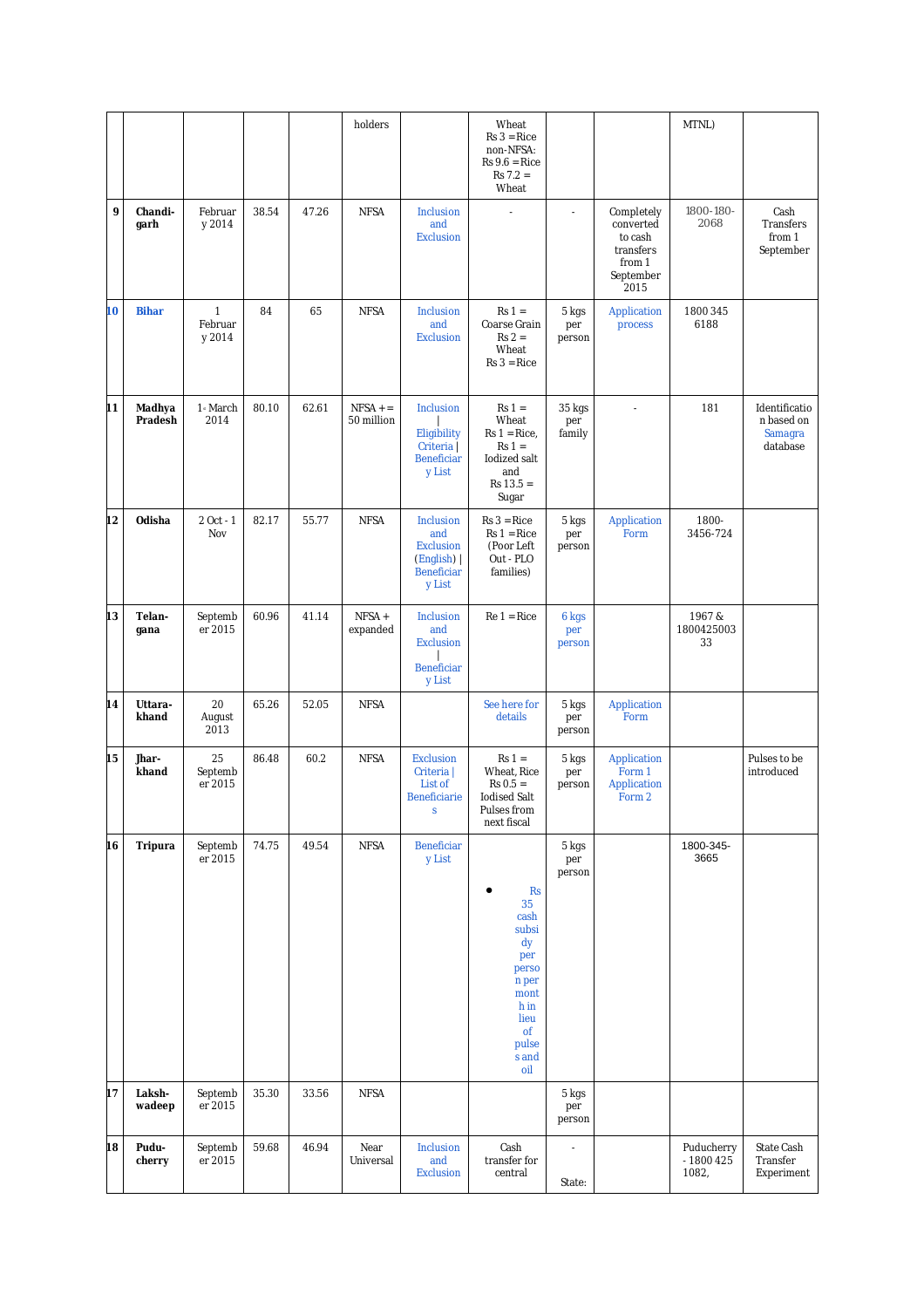|    |                             |                              |                                                                             |                                                                             |                                                                                            | Ration<br>Card<br><b>Beneficiar</b><br>ies   DBT<br><b>Beneficiar</b><br>y List                                  | allocation<br>since<br>September<br>Foodgrains<br>under state<br>allocation<br>$Free = 10$<br>kgs single-<br>boiled rice | 10 kgs<br>single-<br>boiled<br>rice |                      | Karaikal -<br>1800 425<br>1083, Mahe<br>$-1800425$<br>1084 and<br>Yanam -<br>1800 425<br>1085 | Abandoned<br>Free<br>Sunflower<br>Oil in lieu of<br>wheat                |
|----|-----------------------------|------------------------------|-----------------------------------------------------------------------------|-----------------------------------------------------------------------------|--------------------------------------------------------------------------------------------|------------------------------------------------------------------------------------------------------------------|--------------------------------------------------------------------------------------------------------------------------|-------------------------------------|----------------------|-----------------------------------------------------------------------------------------------|--------------------------------------------------------------------------|
| 19 | Mizora<br>m                 | <b>Novemb</b><br>er 2015     | 81.88                                                                       | 48.6                                                                        | <b>NFSA</b>                                                                                | List of<br><b>TPDS</b><br><b>Beneficiar</b><br>ies                                                               |                                                                                                                          | 5 kgs<br>per<br>person              |                      |                                                                                               |                                                                          |
| 20 | Megha-<br>laya              | Septemb<br>er 2015           | 77.79                                                                       | 50.87                                                                       | <b>NFSA</b>                                                                                | List of<br><b>Beneficiarie</b><br>s<br><b>Online List</b>                                                        |                                                                                                                          | 5 kgs<br>per<br>person              |                      | 1967                                                                                          |                                                                          |
| 21 | <b>Sikkim</b>               | Not yet<br>launched          |                                                                             |                                                                             |                                                                                            | Beneficiarie<br>s List                                                                                           |                                                                                                                          | 5 kgs<br>per<br>person              |                      |                                                                                               |                                                                          |
| 22 | West<br>Bengal              | 27<br>January<br>2015        | 74.47<br>expande<br>d by the<br>state to<br>80% of<br>the<br>populati<br>on | 47.55<br>expande<br>d by the<br>state to<br>80% of<br>the<br>populati<br>on | NFSA +<br>expanded<br>by the<br>state<br>governme<br>nt to 80%<br>of the<br>populatio<br>n | selection<br>and<br>verification<br>of<br>beneficiarie<br>s since<br>August                                      |                                                                                                                          | 5 kgs<br>per<br>person              |                      |                                                                                               | Expanded<br>by the state<br>government<br>to 90% of<br>the<br>population |
| 23 | Gujarat                     | expected<br>in early<br>2016 | 74.64                                                                       | 48.25                                                                       | <b>NFSA</b>                                                                                | Inclusion<br>and<br><b>Exclusion</b><br>Beneficiar<br>y List                                                     |                                                                                                                          | 5 kgs<br>per<br>person              |                      | 1800-233-<br>5500                                                                             |                                                                          |
| 24 | Andhra<br>Pradesh           | Sept<br>2015                 | 60.96                                                                       | 41.14                                                                       | <b>NFSA</b>                                                                                | List of<br><b>Beneficiar</b><br>ies                                                                              | $Re 1 = Ric$ e                                                                                                           | 5 kgs<br>per<br>person              |                      | 1967                                                                                          |                                                                          |
| 25 | Goa                         | Decemb<br>er 2015            | 42.24                                                                       | 33.02                                                                       | <b>NFSA</b>                                                                                | Inclusion<br>and<br><b>Exclusion</b><br>(Revised<br><b>Guidelines</b><br>)   List of<br><b>Beneficiar</b><br>ies | $Rs 2 =$<br>Wheat<br>$Rs 3 = Rice$                                                                                       | 5 kgs<br>per<br>person              | Application<br>Forms | 1967,<br>180023300<br>22                                                                      |                                                                          |
| 26 | Assam                       | Dec<br>2015                  | 84.17                                                                       | 60.35                                                                       | <b>NFSA</b>                                                                                | Beneficiar<br>y List                                                                                             | $Rs 2 =$<br>Wheat<br>$Rs 3 = Rice$                                                                                       | 5 kgs<br>per<br>person              |                      |                                                                                               |                                                                          |
| 27 | Uttar<br>Pradesh            | Jan 2016                     | 79.56                                                                       | 64.43                                                                       | <b>NFSA</b>                                                                                | Beneficiar<br>y List                                                                                             | $Rs 2 =$<br>Wheat<br>$Rs 3 = Rice$<br>$Rs 1 =$<br>coarse<br>grains                                                       | 5 kgs<br>per<br>person              |                      | 180018001<br>50                                                                               |                                                                          |
| 28 | Jammu<br>and<br>Kashmi<br>r | expected<br>Jan 2016         | 63.55                                                                       | 47.10                                                                       | <b>NFSA</b>                                                                                | <b>Beneficiar</b><br>y List?                                                                                     | $Rs 2 =$<br>Wheat<br>$Rs 3 = Rice$                                                                                       | 5 kgs<br>per<br>person              |                      |                                                                                               | Protests in<br>favour of<br>the earlier<br>35 kilos per<br>household     |
| 29 | Kerala                      | expected<br>March<br>2016    | 52.63                                                                       | 39.50                                                                       | <b>NFSA</b>                                                                                | Beneficiar<br>y List                                                                                             | $Rs 3 = Rice$                                                                                                            | 5 kgs<br>per<br>person              |                      |                                                                                               |                                                                          |
| 30 | Arunach<br>al<br>Pradesh    | Dec<br>2015                  | 66.31                                                                       | 51.55                                                                       | <b>NFSA</b>                                                                                |                                                                                                                  | $Rs 2 =$<br>Wheat<br>$Rs 3 = Rice$                                                                                       | 5 kgs<br>per<br>person              |                      |                                                                                               |                                                                          |